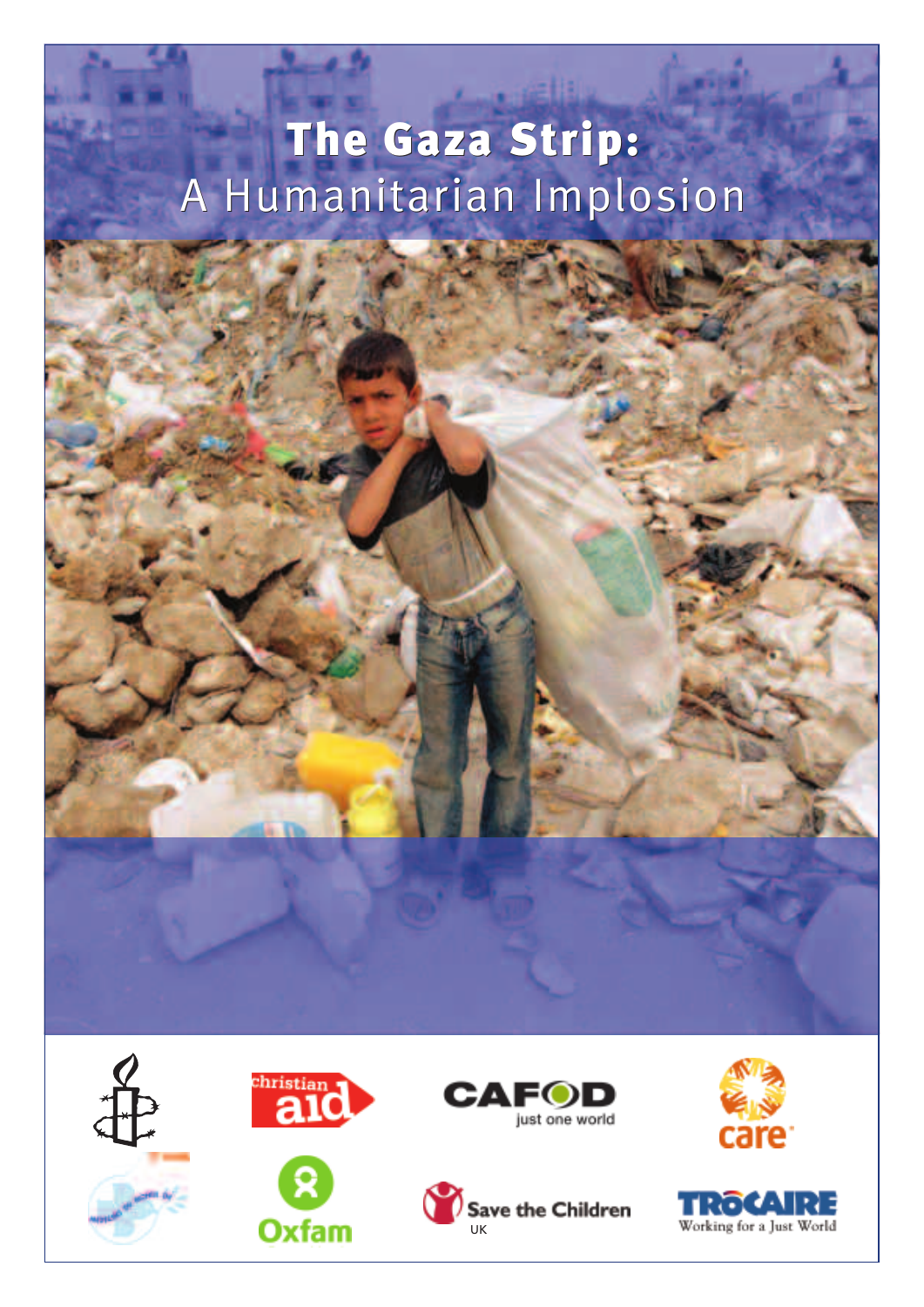# **Contents**

| <b>Executive Summary</b>              | 4  |
|---------------------------------------|----|
| Introduction                          | 6  |
| The Humanitarian Crisis               | 7  |
| Risk of Non-Engagement                | 14 |
| <b>Conclusion and Recommendations</b> | 15 |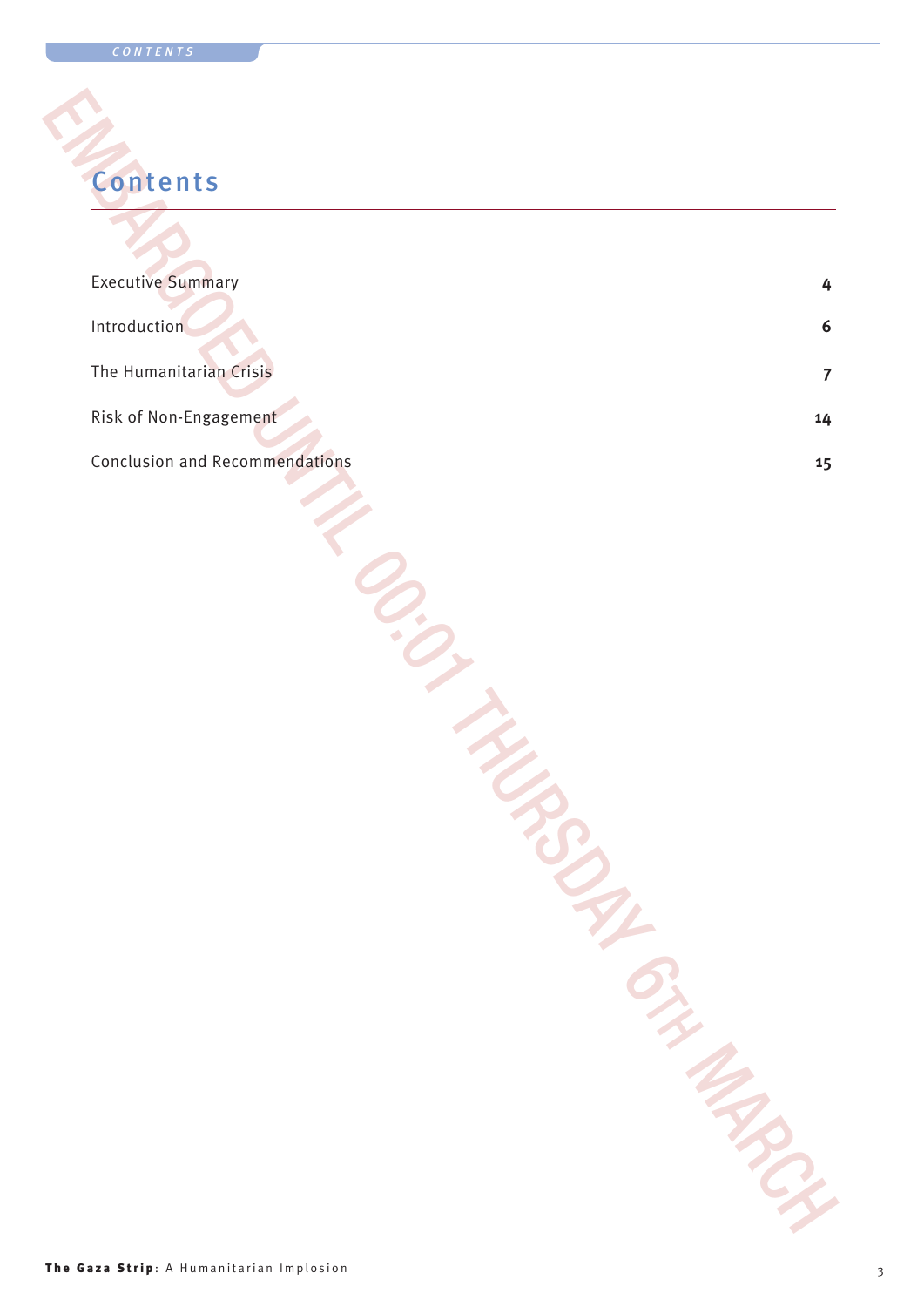## Executive Summary

The situation for 1.5 million Palestinians in the Gaza Strip is worse now than it has ever been since the start of the Israeli military occupation in 1967. The current situation in Gaza is man-made, completely avoidable and, with the necessary political will, can also be reversed.

Gaza has suffered from a long-term pattern of economic stagnation and plummeting development indicators. The severity of the situation has increased exponentially since Israel imposed extreme restrictions on the movement of goods and people in response to the Hamas take over of Gaza and to indiscriminate rocket attacks against Israel. This report illustrates the gravity of the current situation across key sectors.

### ➤ **Humanitarian Access**

Movement in and out of Gaza is all but impossible and supplies of food and water, sewage treatment, and basic healthcare can no longer be taken for granted. As a result of the blockade and collapse of the economy, there is little money to buy food and limited food to buy. Food prices are rising and wheat flour, baby milk, and rice, among other essential goods, are increasingly scarce. During the period of May-June 2007 alone, these commodity prices rose  $34\%$ ,  $30\%$  and 20.5% respectively<sup>1</sup>.

As the humanitarian crisis intensified, the number of trucks carrying commercial and humanitarian supplies into Gaza plummeted. In the months prior to the tightening of the blockade around 250 trucks a day entered Gaza with supplies<sup>2</sup>, now the Sufa crossing is only able to deal with a maximum of 45 trucks a dav<sup>3</sup>. In most cases, this number is barely reached.

#### ➤ **Poverty and Dependency on Food Aid**

The number of people living in absolute poverty in Gaza has increased sharply. Today, 80% of families in Gaza currently rely on humanitarian aid compared to 63% in 2006 <sup>4</sup> . This decline exposes unprecedented levels of poverty and the inability of a large majority of the population to afford basic food. In 2007, this

meant that on average, households were spending approximately 62% of their total income on food compared with  $37\%$  in 2004<sup>5</sup>.

As a result, food aid increased dramatically to meet the needs of this increasingly impoverished population. In 2008, there are over 1.1 million people – some three-quarters of Gaza's population – who are dependent on food aid. In less than ten years, the number of families depending on UNRWA food aid increased ten-fold<sup>6</sup>.

## ➤ **Unemployment**

EXECUTIVE SUMMIN TY<br>
The solution of the stress of the state of the state of the state of the state of the state of the state of the state of the state of the state of the state of the state of the state of the state of t Unemployment in Gaza is close to 40% and is set to rise to 50% <sup>7</sup> . The private sector – that generates 53% of all jobs in Gaza – has been devastated, businesses have been bankrupted and 75,000 workers out of  $110,000$  are now without a job<sup>8</sup>. At present, 95% of Gaza's industrial operations are suspended because they cannot access inputs for production nor can they export what they produce <sup>9</sup> . In June 2005, there were 3,900 factories in Gaza emploving 35,000 people<sup>10</sup>. Six months later there were just 195 left employing only 1,750 people. The construction industry is paralysed with tens of thousands of labourers out of work<sup>11</sup>. The agriculture sector has also been badly hit and nearly 40,000 workers who depend on cash crops now have no income<sup>12</sup>. The lack of employment in Gaza has been

- 4 OCHA Special Focus. "The closure of the Gaza Strip: the economic and humanitarian consequences", December 2007
- 5 Ibid
- 6 UNRWA currently provides food aid for 182,400 families (approximately 860,000 individuals) in Gaza and the World Food Programme provides food for 302,000 individuals, amounting to a total of 1.1 million people. In 1999 UNRWA provided food aid to just 16,174 families in the Gaza Strip
- 7 Exact figure is 37.6 percent. Palestinian Bureau of Statistics 2007 quoted in OCHA Special Focus December 2007, Closure of the Gaza Strip: The Economic and Humanitarian Consequences 8 PALTRADE Presentation to PSCC, July 2007

<sup>1</sup> WFP Food Security and Market Monitoring Report: Report 9, June 2007

<sup>2</sup> OCHA Special Focus. "The closure of the Gaza Strip: the economic and humanitarian consequences", December 2007

<sup>3</sup> Oxfam Jerusalem, February 2008.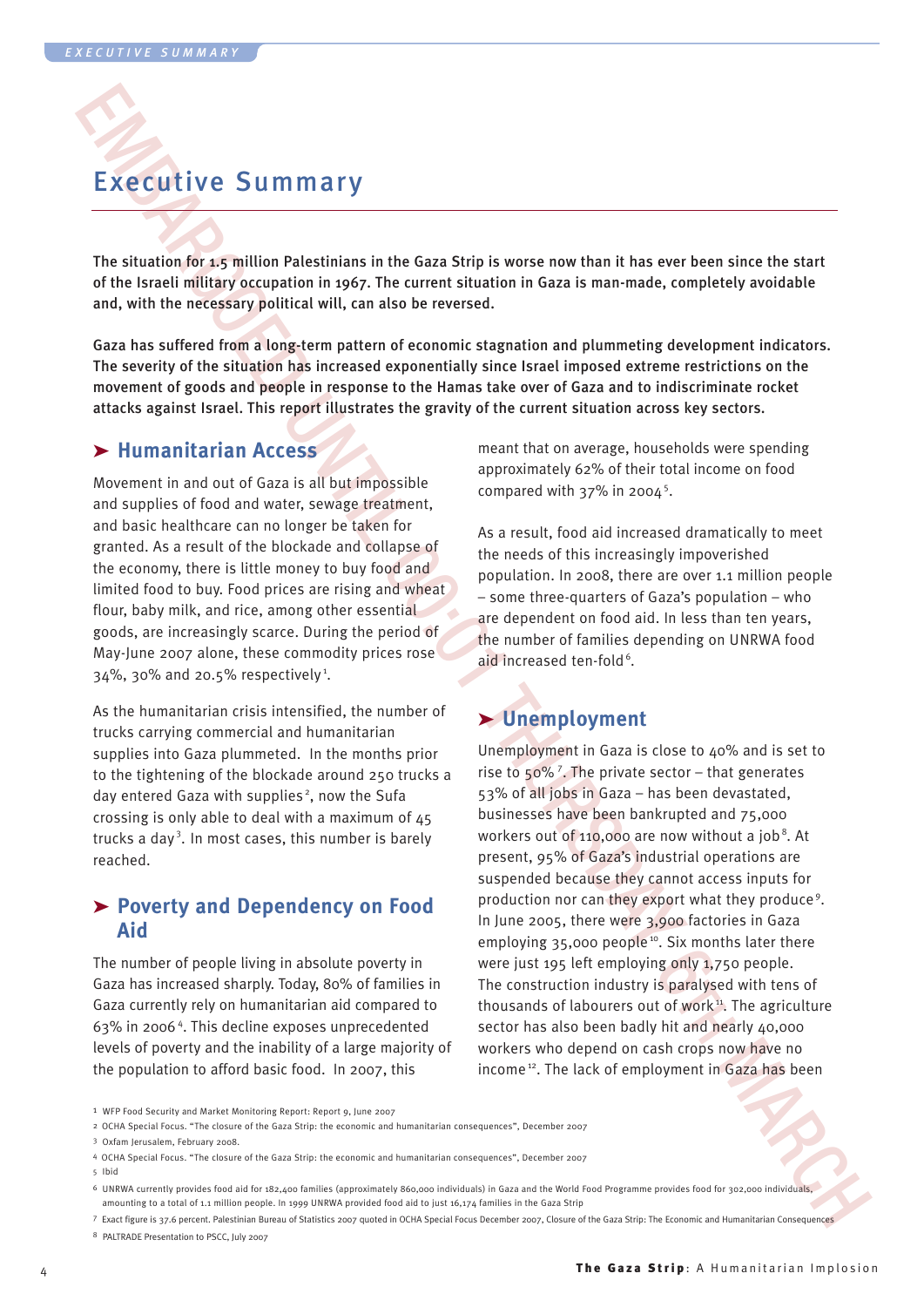compounded by Israel ending its reliance on cheap labour from Gaza. In September 2000, some 24,000 Palestinians crossed out of Gaza every day to work in Israel 13 . Today that figure is zero.

## ➤ **Basic Services**

EMBERGO INTERFERENCES CONTINUES IN the CONSULTER CONSULTER CONSULTER CONSULTER CONSULTER CONSULTER CONSULTER CONSULTER CONSULTER CONSULTER CONSULTER CONSULTER CONSULTER CONSULTER CONSULTER CONSULTER CONSULTER CONSULTER CO The blockade is destroying public service infrastructure in Gaza. The Israeli government prevents the repair and maintenance of the electricity and water service infrastructure in Gaza by prohibiting the import of spare parts. The impact of this is amplified by Israel's parallel punitive restrictions on fuel and electricity to Gaza. Hospitals cannot generate electricity to keep lifesaving equipment working or to generate oxygen, while 40-50 million tons of sewage continues to pour into the sea daily<sup>14</sup>.

In September 2007, an UNRWA survey in the Gaza Strip revealed that there was a nearly 80% failure rate in schools grades four to nine, with up to 90% failure rates in Mathematics<sup>15</sup>. In Ianuary 2008. UNICEF reported that schools in Gaza had been cancelling classes that are high on energy consumption, such as IT, science labs and extra curricular activities<sup>16</sup>.

### ➤ **Basic Medical Supplies and Access to Treatment**

As a result of fuel and electricity restrictions, hospitals are currently experiencing power cuts lasting for 8-12 hours a day. There is currently a 60- 70 percent shortage reported in the diesel required for hospital power generators.

According to the World Health Organisation, the proportion of patients given permits to exit Gaza for medical care decreased from 89.3% in January 2007 to 64.3% in December 2007, an unprecedented low. It is important to note that even those patients who are granted permits to exit Gaza are often denied access at the crossing itself. Twenty-seven such

cases were reported in the month of October alone. WHO has been monitoring the access of patients to specialized health services not available within the Gaza Strip. One main indicator monitored since October 2007 is the death of patients due to lack of access to referral services. During the period October-December 2007, WHO has confirmed the deaths of 20 patients, including 5 children.

### **A New Policy for Gaza**

The blockade has effectively dismantled the economy and impoverished the population of Gaza. Israel's policy affects the civilian population of Gaza indiscriminately and constitutes a collective punishment against ordinary men, women and children. The measures taken are illegal under international humanitarian law.

Israel has the right and duty to defend itself against indiscriminate rocket attacks against its civilian population, but the current policy fails to provide Israel with increased security and has led to increasing polarisation. As the head of UNRWA has pointed out, 'Hungry, unhealthy, angry communities do not make good partners for peace.'

International efforts should be directed towards securing a swift end to the blockade of Gaza. Israel's current policy of isolation and refusal to engage with all elements of the Palestinian leadership only closes doors to negotiations while reinforcing the political and humanitarian crisis.

There is an urgent need for Palestinian dialogue and reconciliation in order to create and sustain a credible and effective peace process with Israel. The international community must provide the political support to facilitate such an undertaking. To date, failure to address the situation in Gaza has harmed both Palestinians and Israelis and has been detrimental to the broader peace process itself.

9 World Bank. *Investing in Palestinian Economic Reform and Development,* Paris, December 17th 2007 10 Ibid

- 11 OCHA Special Focus. "The closure of the Gaza Strip: the economic and humanitarian consequences", December 2007 12 Ibid.
- 13 World Bank. West Bank and Gaza Up-date, September 2006
- 14 Oxfam Jerusalem / CMWU Gaza February 2008.
- 15 UNRWA September 2007

16 UNICEF press release January 2008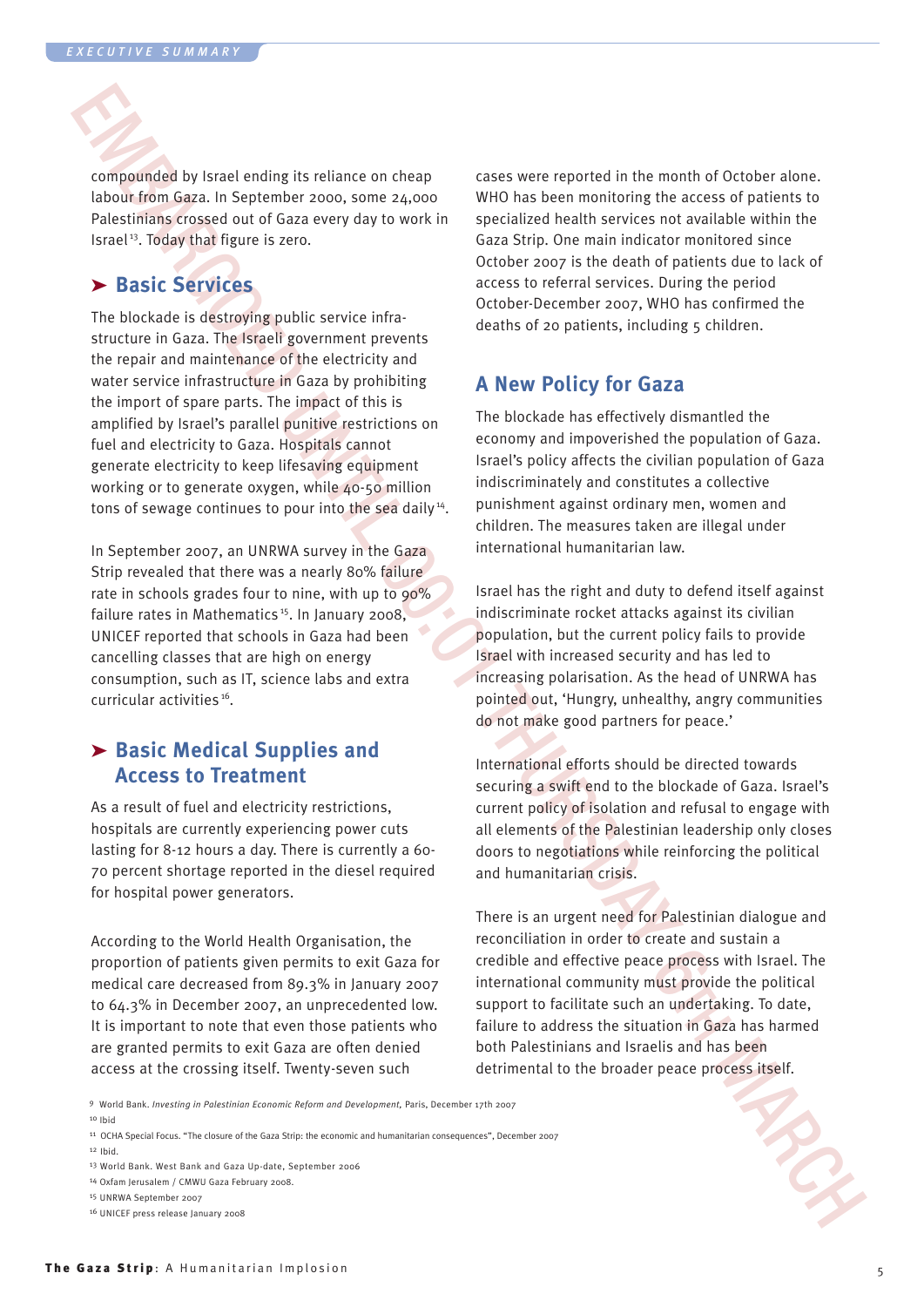# Introduction

The situation for 1.5 million Palestinians in the Gaza Strip is worse now than it has ever been since the start of the Israeli military occupation in 1967. The current situation in Gaza is man-made, completely avoidable and, with the necessary political will, can be reversed.

In response to the election of Hamas in 2006, its de facto takeover of the Gaza Strip in June 2007 and the ongoing and indiscriminate firing of rockets into Israel, the Israeli government imposed severe restrictions on the access of goods and people to and from Gaza.

**EMBED ON A CONSUMERATION** THE CONSULTER THE CONSULTER THE CONSULTER THE CONSULTER THE CONSULTER CONSULTER THE CONSULTER CONSULTER THE CONSULTER THE CONSULTER THE CONSULTER THE CONSULTER THE CONSULTER THE CONSULTER THE CO This report charts the dramatic decline in key economic and humanitarian indicators for Gaza. In terms of poverty, food aid dependency, humanitarian access, unemployment, access to basic services and medical supplies, we are witnessing an unprecedented humanitarian crisis in Gaza. Though there has been a long-term pattern of deterioration stemming from decades of occupation and, more recently, international sanctions on the Hamas-led Palestinian Authority, the severity of the humanitarian situation has increased exponentially due to the Israeli Government's imposition of the blockade in response to indiscriminate rocket attacks against Israel.

We condemn continuing rocket attacks against Israel. Israel has the right and obligation to protect its citizens. However, as consideration of the humanitarian situation illustrates, the policy of blockade is a disproportionate response.

This humanitarian crisis is a direct result of on-going collective punishment of ordinary men, women and children and is illegal under international law<sup>17</sup>. Isolation and poverty are breeding increasing levels of violence for which both Palestinians and Israelis are paying the price.

Israel, as the occupying power, is ultimately responsible for ensuring the welfare of the Palestinian population in the Occupied Palestinian Territories (OPT), including the 1.5 million

Palestinians who live in the Gaza Strip, all of whom are protected persons under the Fourth Geneva Convention.

The contention by Israeli officials that Israel is no longer bound by the laws of occupation since it redeployed its forces to the perimeter of the Gaza Strip in 2005 is a fallacy. Israel retains effective control of the Gaza Strip, by virtue of the full control it exercises over the Gaza Strip's land border, its air space and territorial waters, and the movement of people and goods. Hence, the Israeli authorities are bound by their obligations under international humanitarian and human rights law to ensure the welfare of the Palestinian population in the OPT.

Year on year, the Gazan population is getting poorer despite successive increases in international aid. Karen Koning Abu Zayd, the head of UNRWA recently warned, "Gaza is on the threshold of becoming the first territory to be intentionally reduced to a state of abject destitution, with the knowledge, acquiescence and – some would say – encouragement of the international community." <sup>18</sup>

In January 2008, the British government stated that it did not support Israel's closure of all crossings into Gaza as it prevented the delivery of vital supplies<sup>19</sup>. In February 2008, the government also said that cutting electricity supplies to Gaza risks further deterioration in the humanitarian situation in Gaza without improving the security situation<sup>20</sup>. As UK development and human rights agencies, we believe that this is not enough: concrete actions must be taken to end the blockade of the Gaza Strip and redirect policy towards an inclusive political process through which the root causes of the current crisis can be adequately addressed.

<sup>17</sup> Article 33, Fourth Geneva Convention, signed by Israel August 1949

<sup>18</sup> United Nations Relief and Works Agency for Palestine Refugees

<sup>19</sup> "Gaza: Joint FCO and DFID statement", Foreign and Commonwealth Office, 8 February 2008 20 Ibid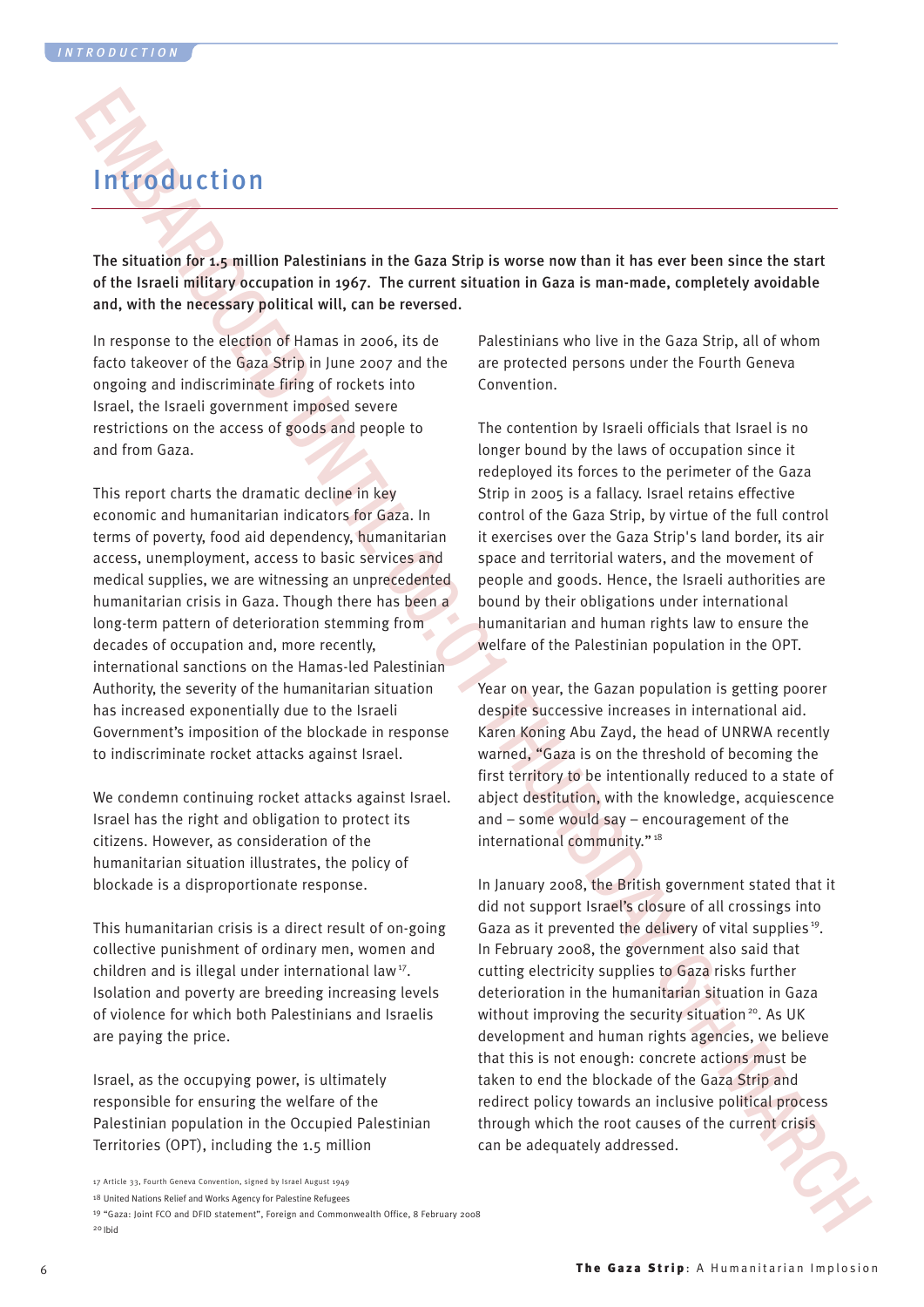## The Humanitarian Crisis

## **The Rise and Rise of Poverty in Gaza**

The poverty statistics for the Gaza Strip chart the impoverishment of an entire population. Today, over 80% of Palestinians in Gaza are dependent on humanitarian assistance compared to 63% in 2006. In less than ten years, the number of families depending on UNRWA food aid has increased tenfold<sup>21</sup>. In 2008, there are over 1.1 million people – some three-quarters of the population of Gaza – who are dependent on food aid.

The rise of poverty in Gaza relates to the crippling impact of the Israeli blockade within the broader context of a long-term pattern of economic degradation in Gaza stemming from Israeli-imposed closures since the early 1990s and, more recently, the eighteen-month international aid embargo on the Palestinian Authority that was in place until June 2007.

The Human nitrarian Crisis  $\frac{1}{2}$ <br>
The RIse and Rise of Poverty in 6222 center. Centered at a Syla cense of the animal state of the specific terms of the second of the specific terms of the second of the second of the Poverty levels continue to climb and the UN predicts that dependency on humanitarian aid "will sharply rise above and beyond the current level of 80% of the population."22 According to the World Food Programme, the mean household monthly income dropped by 22% in less than four months, between June and September 2007. During the same time period the number of households in Gaza earning less than \$1.2 per person per day soared from 55% to 70%. The National Deep Poverty Line is \$2.3 per day.

For 2008, the UN has launched the biggest ever humanitarian appeal for the Palestinians of \$462 million, well over twice the 2006 appeal, and representing the third largest UN request after the Sudan and Congo<sup>23</sup>, International governments have also pledged an unprecedented US\$7 billion for the Palestinians over the next three years.

More aid is going to the Palestinians than ever before and yet the humanitarian situation continues to

decline. Continued aid is vital to respond to the growing humanitarian crisis in Gaza but it cannot provide a solution in itself.

### **An Imprisoned Population**

The present definition of what constitutes essential humanitarian supplies into Gaza is seriously deficient. Humanitarian agencies in the OPT have compiled a list of specific humanitarian goods which are essential for the survival and sustainability of life for the majority of the population, especially the most vulnerable groups such as children, the sick and the elderly. Unfortunately the Government of Israel has not allowed these items to enter.

In January 2008, up to half of Gaza's population poured across the border into Egypt in what some commentators described as a "jail break." Driven by need and diminishing supplies, it was an expression of the desperation felt by 1.5 million Palestinians who have been effectively imprisoned in Gaza over the past eight months.

Movement in and out of Gaza is all but impossible and supplies of food and water, sewage treatment, and basic healthcare can no longer be taken for granted.

As a result of the blockade and collapse of the economy, there is little money to buy food and limited food to buy. Food prices are rising and wheat flour, baby milk and cooking oil are increasingly scarce.

The Israeli policy of isolation is not new and Gaza has been subject to closures since the early 1990s. In November 2005, after much negotiation, Israel and the Palestinian Authority concluded an agreement on movement and access (AMA) for Gaza. The aim of the agreement was to enable the people of Gaza and the West Bank to move, to trade, and to live ordinary lives.

<sup>21</sup> UNRWA currently provides food aid for 182,400 families (approximately 860,000 individuals) in Gaza and the World Food Programme provides food for 302,000 individuals, amounting to a total of 1.1 million people. In 1999 UNRWA provided food aid to just 16,174 families in the Gaza Strip

<sup>22</sup> UN Office for the Coordination of Humanitarian Affairs, "The closure of the Gaza Strip: the economic and humanitarian consequences", OCHA Special Focus, December 2007 <sup>23</sup> UN Office for the Coordination of Humanitarian Affairs, Consolidated Appeals Process (CAP): Appeal 2008 for occupied Palestinian territory, 2008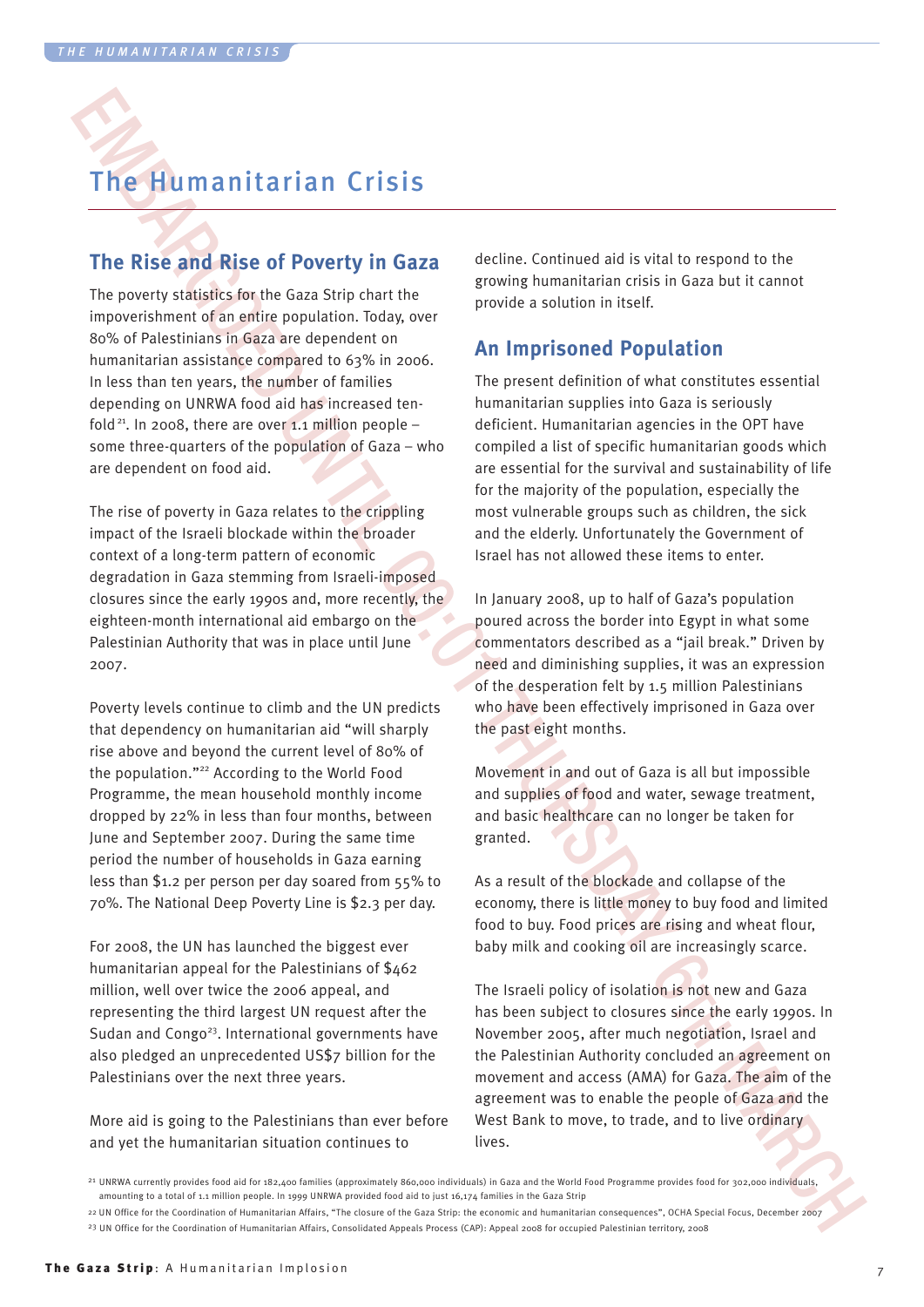Israel stated that the Karni crossing, the commercial lifeline into the Gaza Strip, would be fully functional by the end of 2006 and that 400 export trucks could cross each day. In practice only 12 export trucks passed through each day in 2006.

Meanwhile, the number of trucks carrying commercial and humanitarian supplies into Gaza has also plummeted. In the months before the blockade began, around 250 trucks a day entered Gaza through Sufa with supplies, now it is only able to accommodate a maximum of 45 trucks a day. In most cases, this number is barely reached.

The agricultural sector in Beit Lahiya in the northern Gaza Strip has suffered numerous blows due to repeated Israeli incursions, which have destroyed orchards, fields, and polytunnels. Farmers have no alternatives to growing cash crops such as strawberries and potatoes as these comply with Israeli orders that nothing is planted over 40cm high. But cash crops are costly to produce and heavily reliant on accessible export markets. Many farmers have been crippled by Israel's continued border closures, which do not allow produce such as strawberries to reach EU markets.

*"At the moment we are planting strawberries but we don't know what we'll do with them when they are ripe. If the border closures continue for another week and it starts to rain, the rain will damage our crop and rot the fruit. Farmers will lose their expenses and be in serious debt."*

Mohammed, 42, a strawberry farmer and a member of the Beit Lahiya Agricultural Cooperative

As an immediate, short-term step to ease the humanitarian crisis in Gaza whilst the end of blockade is being negotiated, Israel should widen its narrow definition of what constitutes essential humanitarian assistance. This would mean restoring fuel imports and electricity supplies, to allow people to cook, Gaza's electricity plant to function and for ambulances, school buses, project vehicles and ordinary transport to run. For fuel imports this

means, as a minimum, the following amounts over a  $5$  day operating week<sup>24</sup>.

| <b>Cooking gas</b>                        | 250-300 tons per day                                                                                                                              |
|-------------------------------------------|---------------------------------------------------------------------------------------------------------------------------------------------------|
| Industrial diesel                         | 700,000 litres per day to run the<br>power plant and 400,000 litres<br>per day to restock reserves<br>(essential for Gaza's electricity<br>plant) |
| <b>Diesel</b>                             | $250,000 - 300,000$ litres per day                                                                                                                |
| <b>Benzene for cars</b><br>and ambulances | 100,000 to 150,000 litres per day                                                                                                                 |

Stand species that the Karal constitue, the connected in means, as a minimum, the Hollowing amounts over a specific the matter of the connected in the form of the connected in the specific term is the specific term in the In the short term, in order to ensure that Gazans can earn a decent wage to support their families and to stop aid dependency increasing further, Gazans must be able to import key commodities for agricultural and manufacturing production as well as export their produce. To this end, 500 truckloads of imports and 200 truckloads of exports a day should be allowed to cross over the next six months, rising to 600-700 trucks of imports and 400 trucks of exports once productivity has resumed and the parties are unable to restrict supply<sup>25</sup>. Steps should be taken to secure the reopening of the Gaza crossings in line with the Agreement on Movement and Access (AMA), brokered by the US and EU in 2005, and efforts renewed to ensure the full implementation of the AMA. Negotiations must ensure all agreements include full provision for imports as well as exports of goods and the movement of people.

## **Economic Collapse**

The Gaza economy is no longer on the brink of collapse – it has collapsed. In the last 6 months, the majority of private businesses have shut down and 95% of Gaza's industrial operations are suspended due to the ban on imported raw materials and the block on exports<sup>26</sup>. Entire sectors including construction and agriculture have ground to a halt, 3,500 factories out of 3,900 have closed in the last 6 months resulting in some 75,000 job losses in the private sector as a whole<sup>27</sup>. The World Bank states that even with the full funding pledged at the Paris

25 Ibid

26 "Investing in Palestinian Economic Reform and Development", World Bank, December 17th 2007

<sup>24</sup> PalTrade Gaza, 20 February 2007

<sup>&</sup>lt;sup>27</sup> "The closure of the Gaza Strip: the economic and humanitarian consequences", OCHA Special Focus, December 2007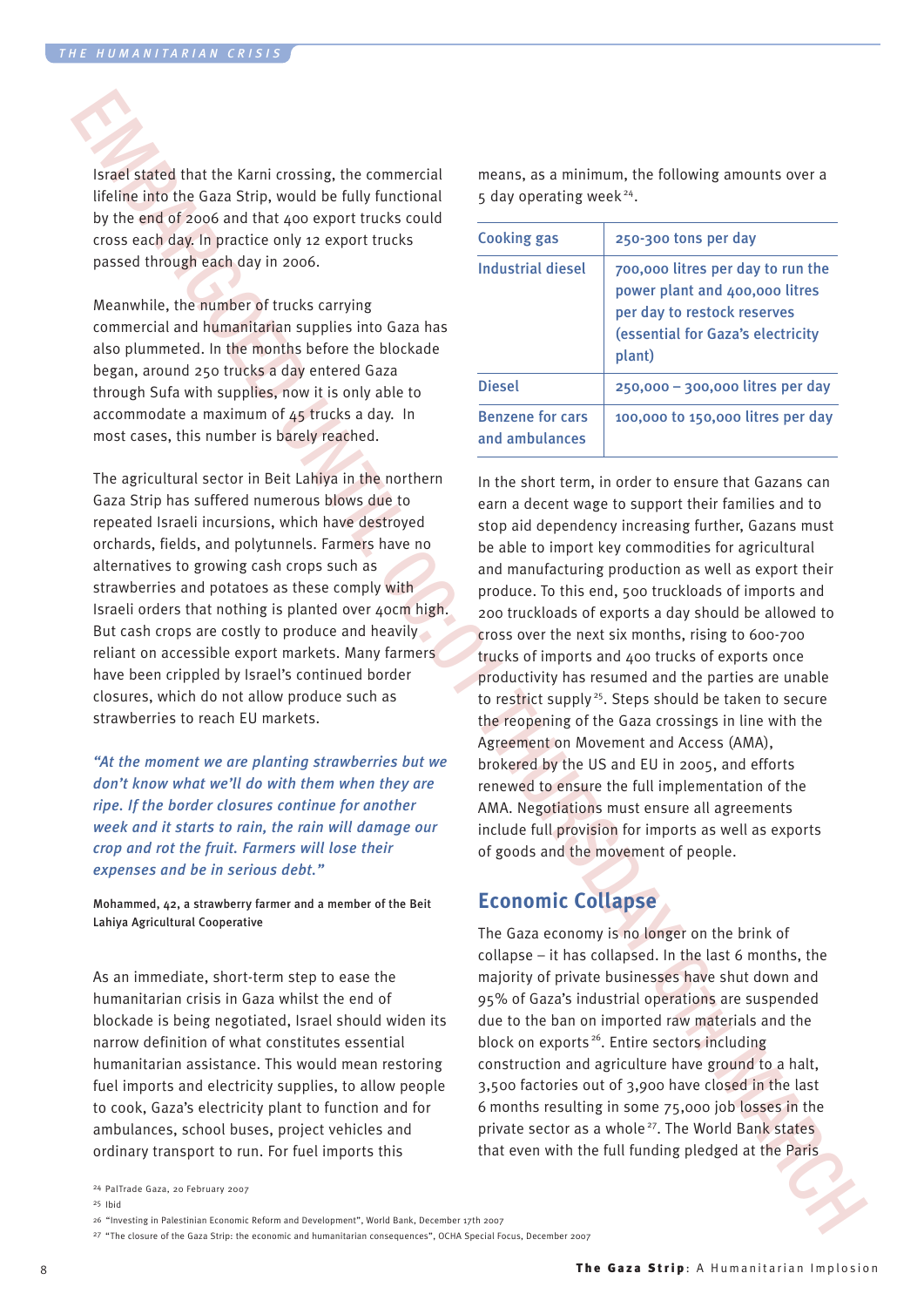Conference, economic growth will remain negative unless movement restrictions across the OPT are relaxed<sup>28</sup>.

In June 2005, there were 748 truckloads of exports leaving Gaza for Israel and other countries. A month later there were none. In December 2007, after much international pressure, reduced quantities of strawberries and carnations were allowed out but not enough to safeguard the livelihoods of Palestinian farmers<sup>29</sup>.

Conference, account enough measure the basis of model is an expected in the basis of model is a consent of model in the state of model in the state of model in the state of model in the state of model in the state of mode Any kind of economic recovery in the Palestinian Territory is impossible while the blockade of Gaza remains in place and even if it is lifted it will take years to repair the damage of the last 6 months, to re-build trade relations, restore infrastructure and resume productivity. In the absence of a functioning economy in Gaza, international aid is simply a stopgap measure. Millions of pounds of European money, including that of UK taxpayers, is being spent, not on recovery, development and peace-building initiatives but on sustaining basic survival in Gaza. Meanwhile Israel has one of the best performing economies in the world with steady 5% growth rates per annum for the last four years<sup>30</sup>.

*"We have severe fruit shortages here in Bureij (refugee camp in central Gaza) . . . We cannot live without Israeli supplies. Our lives depend on the Israelis as we have no resources of our own, no fuel or food. If they close all the borders what will we eat?" said Sanaa.*

On top of the strangulation of the Gaza economy, the economic interdependence that once existed between Israel and Gaza is also being destroyed. In September 2000, just before the outbreak of the second Palestinian Intifada and the escalation of violence on both sides, some 24,000 Palestinians crossed out of Gaza everyday to work in Israel<sup>31</sup>. Today that figure is zero. Combined with the lack of jobs available in the Gaza Strip unemployment has reached close to  $\Delta 0\%$  of the population<sup>32</sup>.

The ban on imports and exports has also negatively impacted on Israeli industrialists and entrepreneurs who rely on trade with Gaza. In short, the working ties between Israel and the Palestinians that could potentially form the basis for long-term economic stability – as well as peaceful coexistence – are being severed, perhaps irrevocably.

The upcoming Israel-Palestine business conference in March {Double-checking that smaller conference is still taking place on 9 March, if not, will change to May} provides a much-needed opportunity to address these areas of concern. If it is to succeed, Tony Blair, the Special Representative of the Quartet, should ensure that the root causes of economic atrophy – movement and access restrictions in both Gaza and the West Bank – are addressed head on and in earnest. The Quartet should openly acknowledge that economic recovery and growth will only be possible when the blockade of Gaza and the closures in the West Bank are lifted.

### **Blackouts in Gaza**

Gaza's main power plant currently operates on industrial diesel that is provided by the European Union as international aid to the Palestinian people. Yet the Israeli government prevents the EU from supplying any more than 2.2 million litres of oil a week, which is not sufficient for the power plant to operate on full capacity<sup>33</sup>.

Gaza's power plant is capable of generating 140MW – enough to provide Gaza City and some of Middle Gaza with a steady supply of electricity – but since Israel destroyed the original transformers in June 2006, the plant's export capacity was reduced by almost two-thirds. Today Gaza's power plant has the capacity to provide 80MW of electricity but actually only generates 55-65MW due to the Israeli restriction on industrial fuel supplies<sup>34</sup>.

There is a 20% electricity deficit in Gaza that is already having serious implications for the

- <sup>28</sup> "Investing in Palestinian Economic Reform and Development: Report for the Pledging Conference", World Bank, December 17 2007
- 29 Ibid, p.8
- 30 "The Israeli Economy: Thriving in a Complicated Environment", Fischer, S., Address to the Council on Foreign Relations, 18 October 2007
- 31 West Bank and Gaza Update, World Bank, September 2006
- 32 The exact figure is 37.6 %, PCBS 2007
- 33 GISHA unofficial English translation of High Court verdict, February 2008
- 34 Oxfam Jerusalem/ Gaza power plant/ Gaza Electricity Distribution Company, 2008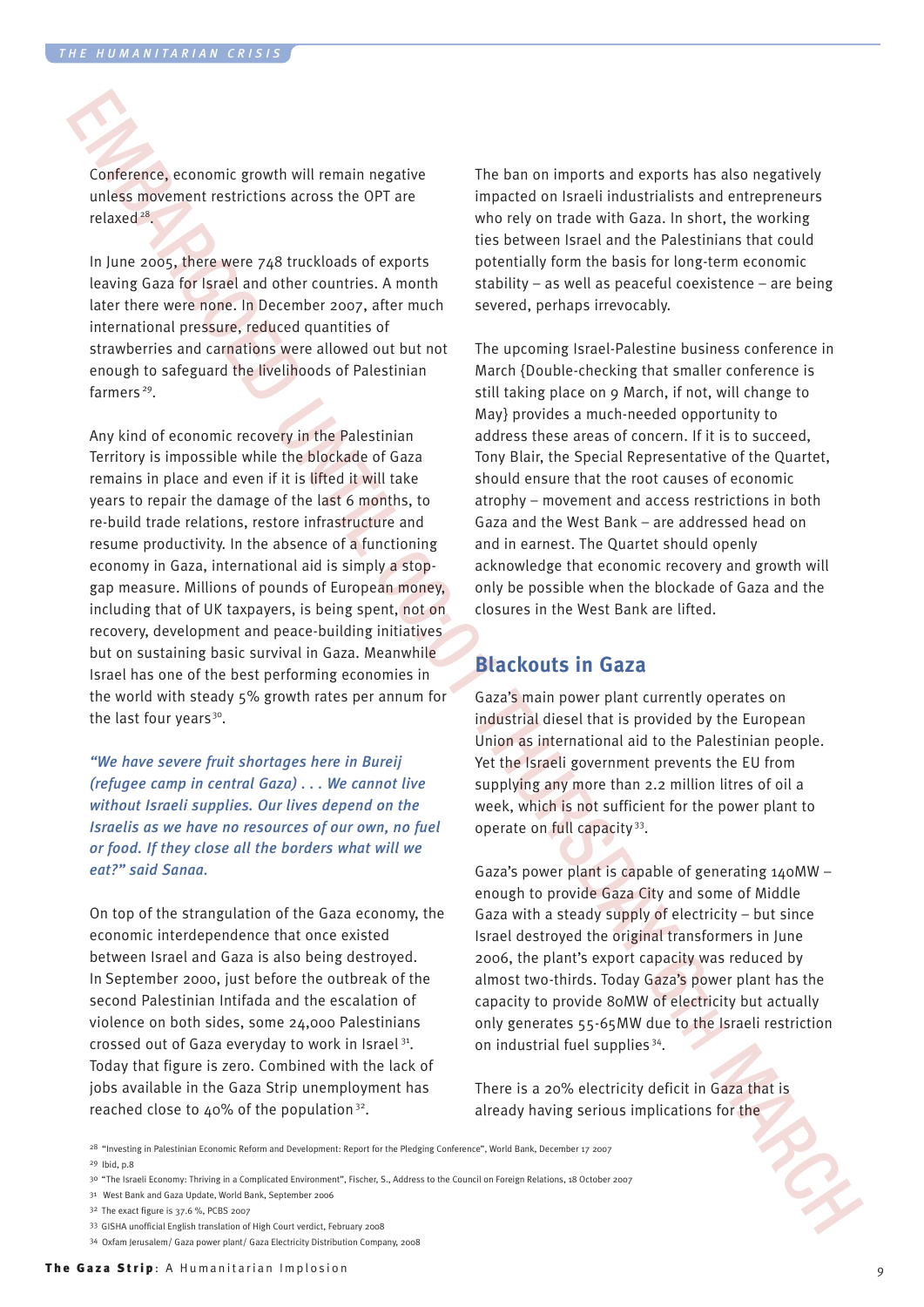functioning of hospitals, sewage works and other public institutions. This is set to get much worse as Israel started to cut electricity supplies to Gaza as well as fuel in February 2008.

The electricity deficit also means the electric network is under-voltage most of the time, which increases the reliance on diesel-powered generators to supplement low voltage. Generators are found in households, hospitals, water and sewage systems. Currently, generators are the only alternative to electricity blackouts and cannot be operational without sufficient quantities of diesel and the availability of spare parts.

#### **No Water Works**

The Coastal Municipalities Water Utility (CMWU) provides drinking water and removes and treats sewage for the whole of the Gaza Strip.

Without fuel, electricity and proper maintenance, the network cannot function. The immediate and direct consequences of this are as follows:

- EMBRONING Scheme earths and deterministic interactions in Graz by probability the input of positive interactions of the second interactions of the form of the second interactions of the second interactions of the second i ➤ Low voltage electricity forces, the use of generators to power water wells and sewage pumping stations. As they run out of diesel, water wells stop functioning and drinking water is cut off. Currently, the CMWU estimates that between 25-30% of the population of the Gaza Strip does not receive running water in their homes. Before the blockade, the CMWU was able to distribute water to 100% of its beneficiaries in the Gaza Strip when fuel was sufficient to supply low electric voltage.
	- ➤ Sewage pumping stations also cease to pump sewage to the treatment plants. Consequently, some 30-40 million litres of sewage goes into the sea everyday because of the lack of fuel to pump or treat human waste.

## **Gaza's Public Infrastructure is being destroyed**

The Israeli government prevents the repair and maintenance of the electricity and water service infrastructure in Gaza by prohibiting the import of spare parts.

The impact of this is amplified by Israel's parallel punitive restrictions on fuel and electricity to Gaza. Hospitals cannot generate electricity to keep lifesaving equipment working or to generate oxygen, while sewage continues to pour into the sea.

This two-pronged attack on basic services is having the effect of systematically destroying the water and sewage infrastructure of the Gaza Strip.

## **The Deterioration of Healthcare in the Gaza Strip**

Healthcare for 1.5 million people in Gaza has dramatically deteriorated on two levels: the provision of health services inside Gaza and access to treatment outside Gaza.

As a result of fuel and electricity restrictions, Gaza hospitals currently experience power cuts for 8-12 hours a day. This creates dependency on generators to run basic health facilities and critical surgical operations and procedures. There is currently a 60- 70% shortage reported in the diesel required for hospital power generators. Furthermore, increasing use of hospital generators has led to the need for maintenance and replacement, which is mostly impossible given the lack of spare parts or new equipment.

As an occupying power, Israel has an obligation to ensure the right to health of the population of Gaza, without discrimination. This includes access to timely and quality healthcare, and ensuring the free passage of medical supplies to the population of Gaza.

## **Denial of Emergency Treatment Outside Gaza**

Access to treatment outside the Gaza Strip becomes even more critical in view of the worsening crisis within internal healthcare facilities. Furthermore, lifesaving treatments such as chemotherapy are not provided in Gaza.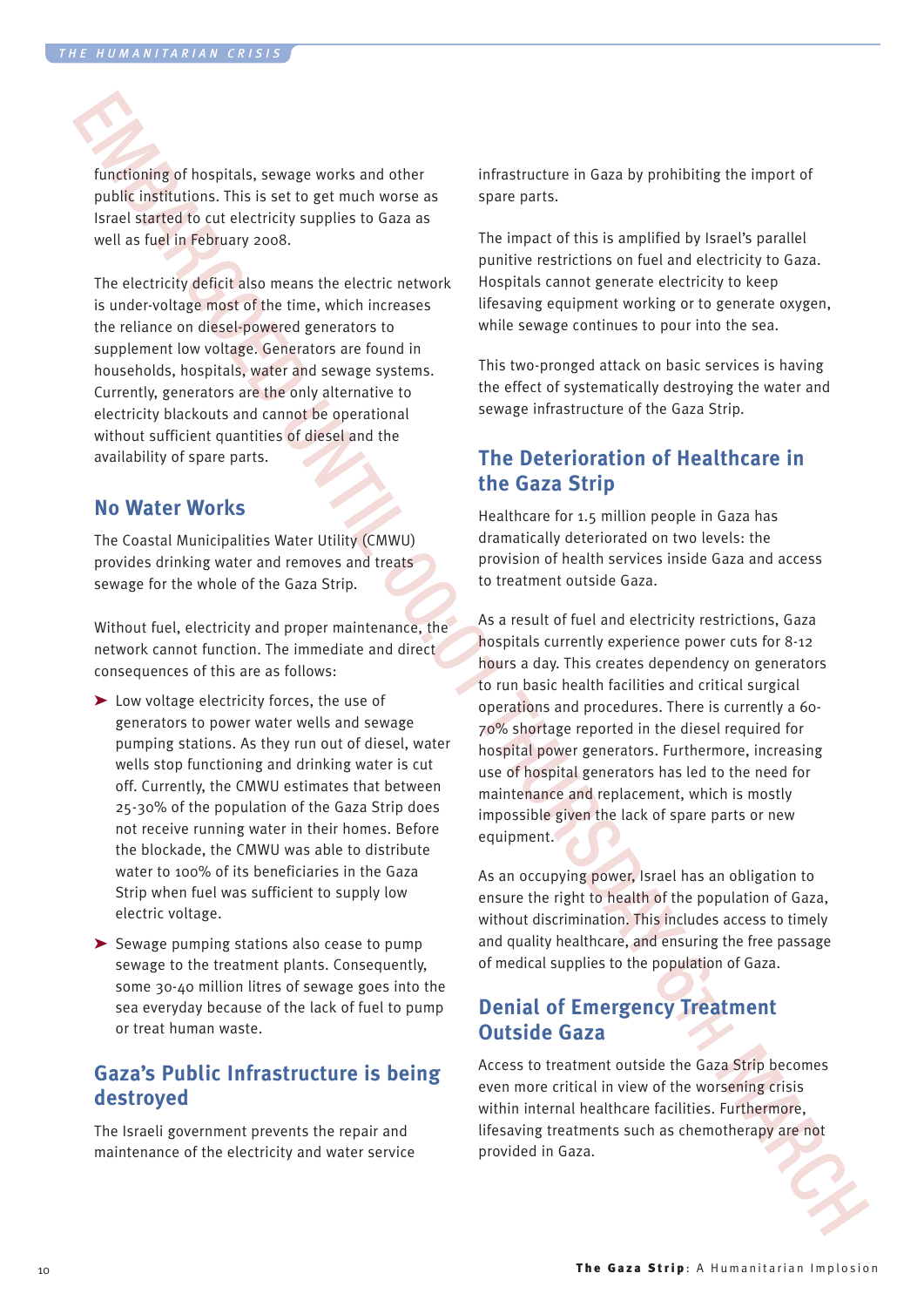According to the World Health Organisation, 18.5% of patients seeking emergency treatment in hospitals outside Gaza in 2007 were refused permits to leave. This is an overall annual average: a month by month comparison shows that the proportion of patients given permits to exit Gaza for medical care decreased from 89.3% in January 2007 to 64.3% in December 2007, an unprecedented low.

It is important to note that even those patients who are granted permits to exit Gaza are sometimes denied access at the crossing itself. Twenty-seven

Would Health Originalistics,  $B$ ,  $\psi_0$  of such cases one reported in the mests of Crisis correspondent in the correspondent in the correspondent of the correspondent in the correspondent of the mests of the corresponden such cases were reported in the month of October alone. Permit delays and denials have resulted in dozens of patient deaths, either in Gaza hospitals or at the Erez crossing itself. WHO has been monitoring the access of patients to specialised health services not available in Gaza Strip. One main indicator, monitored since October 2007, is the death of patients due to the lack of access to referral services. During the period October-December 2007, WHO has confirmed the deaths of 20 patients, including 5 children.

On the outskirts of Al Bureij camp, central Gaza, live Munir, his wife Sanaa, and their six sons. Munir is dying of thyroid cancer, which has spread to other parts of his body. Munir has not been able to access chemotherapy for months, as he cannot get a permit to cross into Israel or Jordan. Two of Munir's sons *are also haemophiliac.*

I have advanced thyroid carcinoma and metastasis means the cancer has spread to my cervical lymph nodes in my neck and shoulder. It's an aggressive form of cancer. I was diagnosed four years ago. I had been unwell for a while but they were not able to diagnose the cancer in Gaza so I travelled to Jordan for treatment and then to Egypt, where they finally discovered the tumour.

I used to travel to Jordan from Rafah crossing to receive treatment but now the border is closed. I was then referred to Israel for chemotherapy but it's very difficult to get out because of the closures imposed on Gaza. I have asked to be transferred to Jordan, but the Israelis will not issue me with a permit due to 'security issues'.

I have two sons with Type B Haemophilia. They were able to go to Israel for treatment until six months ago. My oldest son Hamed is 22 and he spends three days a week in Shifa hospital (the central hospital in Gaza City) being treated for the serious bleeding in his joints caused by his haemophilia. Sometimes when the bleeding is severe he has to go for daily blood transfusions.

But Shifa has a shortage of medicines to treat him. It's also very difficult to get there as he has to travel alone and is unable to walk properly. He uses his electric wheelchair to get to the main road and then gets a bus or taxi to take him to the hospital in Gaza City. My wife used to travel to

*'I have advanced thyroid carcinoma… it has spread to my neck…'*

Israel with him for treatment but Israel has refused him permission for six months.

#### **When was your last chemotherapy session?**

I was supposed to enter Israel in July for chemotherapy but my entry permission was refused.

#### **Do the Israeli authorities give a reason for refusing you permission to receive treatment?**

No reason other than 'security issues'.

#### **Are you able to get any treatment in Gaza?**

No, the dosage I need is not available here. Shifa hospital doesn't have the treatment I need. There are many cancer patients in Gaza who need radiation therapy that isn't available here, so they take liquid alternatives. When I take the liquid dose every three months I have to be isolated for three days in a separate room. No one is allowed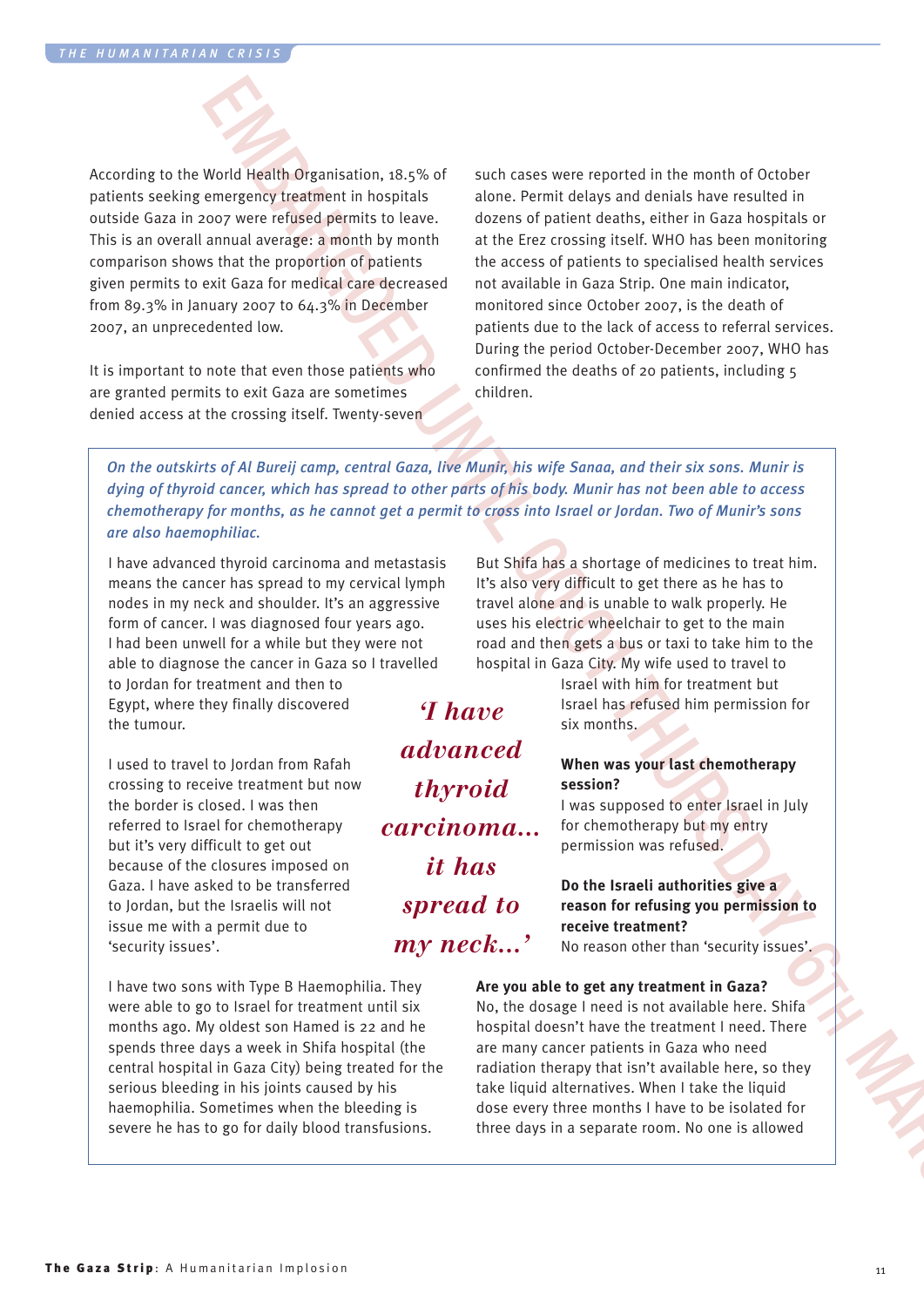to enter the room as they may be affected by the radiation, so my wife leaves food for me outside the door.

#### **Are you able to work?**

I used to be a driver but now I can't work, I can't move and my health is deteriorating all the time. The tumour they found during the surgery was so big it had spread to my shoulders and the nerves in my arms were affected so I am unable to work.

*'I will be leaving my family alone and there is nothing I can do… I am devastated.'*

EXAMPLE THE INSTEAD OF THE CONSULTION CONTINUES IS A CONSULTION OF THE CONSULTION CONSULTION CONSULTION CONSULTION CONSULTION CONSULTION CONSULTION CONSULTION CONSULTION CONSULTION CONSULTION CONSULTION CONSULTION CONSULT I was in Shifa hospital earlier today but they didn't have the medicine I needed due to stock shortages. I also needed X-rays but the machinery wasn't working as spare parts are not being allowed in Gaza. One of my lungs is collapsing due to the chemotherapy and I am deteriorating not only physically but also emotionally due to the metastasis. I will be leaving

#### **Children are Paying the Price for Gaza's Isolation**

The impact of Gaza's isolation on children, who account for more than 56% of the population, has been enormous.

Almost 2,000 children have dropped out of school in Gaza in the last five months because families can no longer send their children to school, while across Gaza, the electricity cuts are disrupting teaching hours and shortening the school day<sup>35</sup>. The new school year started with shortages of textbooks and other crucial resources due to the blockade<sup>36</sup>.

In September 2007, an UNRWA survey in the Gaza Strip revealed that there was a nearly 80% failure rate among grades four to nine, with up to 90% failure rates in Mathematics. In January 2008 UNICEF reported that schools in Gaza had been skipping classes that are high on energy consumption, such as IT, science labs and extra curricular activities.

According to the Director of UNRWA Operations in Gaza, John Ging, "What we are seeing is the collapse of education standards due to the cumulative effects of the occupation, closures, poverty and violence".37

my family alone and there is nothing I can do to receive the treatment I need. I am devastated.

> I am not getting the treatment I need. I am dying slowly. I'm very tired. When I hear about people being killed on the television it wears me out. I also have a chest disease and am unable to speak properly without the help of medicines, which I can't find here in Gaza.

#### **What impact has this had on your family?**

(Fighting back the tears, Munir was unable to respond to this question, and only shook his head.)

#### **What is your monthly income?**

We receive some food supplies from UNRWA and some friends are able to help one of our sons to go to university. But our house is rented and every month is a struggle.

*"The winter holiday was terrible without electricity. The electricity went out for more than 8 hours every day and we only got it back while we were sleeping.*

*"I used to go with my mother every winter holiday to buy new clothes. We did not go shopping this holiday. There is nothing in the market. Even if we found clothes, they were either not nice or very expensive. Even after the Rafah border opened, only a few goods entered the market and they are very expensive.*

*"I cannot do my homework when I use the chargeable light. The lighting is weak and it affects my eyes. I also cannot concentrate, because all my family members sit around the light.*

*"Sometimes at school we cannot use the science lab or the computer lab because of the electricity cuts, which makes it difficult for us to understand our lessons.*

#### *"Electricity cuts affect our studies so much."*

Asma, 15, a tenth grade student from Thatelsawari School in Gaza

35 "Thousands of children dropping out of school in Gaza as ongoing blockade deepens humanitarian crisis", Save the Children UK, February 7 2008

36 UN Humanitarian Monitor, September 2007

<sup>37</sup> Press statement by John Ging, Director of UNRWA Operations in Gaza, 5 September 2007 http://www.un.org/unrwa/news/releases/pr-2007/gaza\_5Sep07.pdf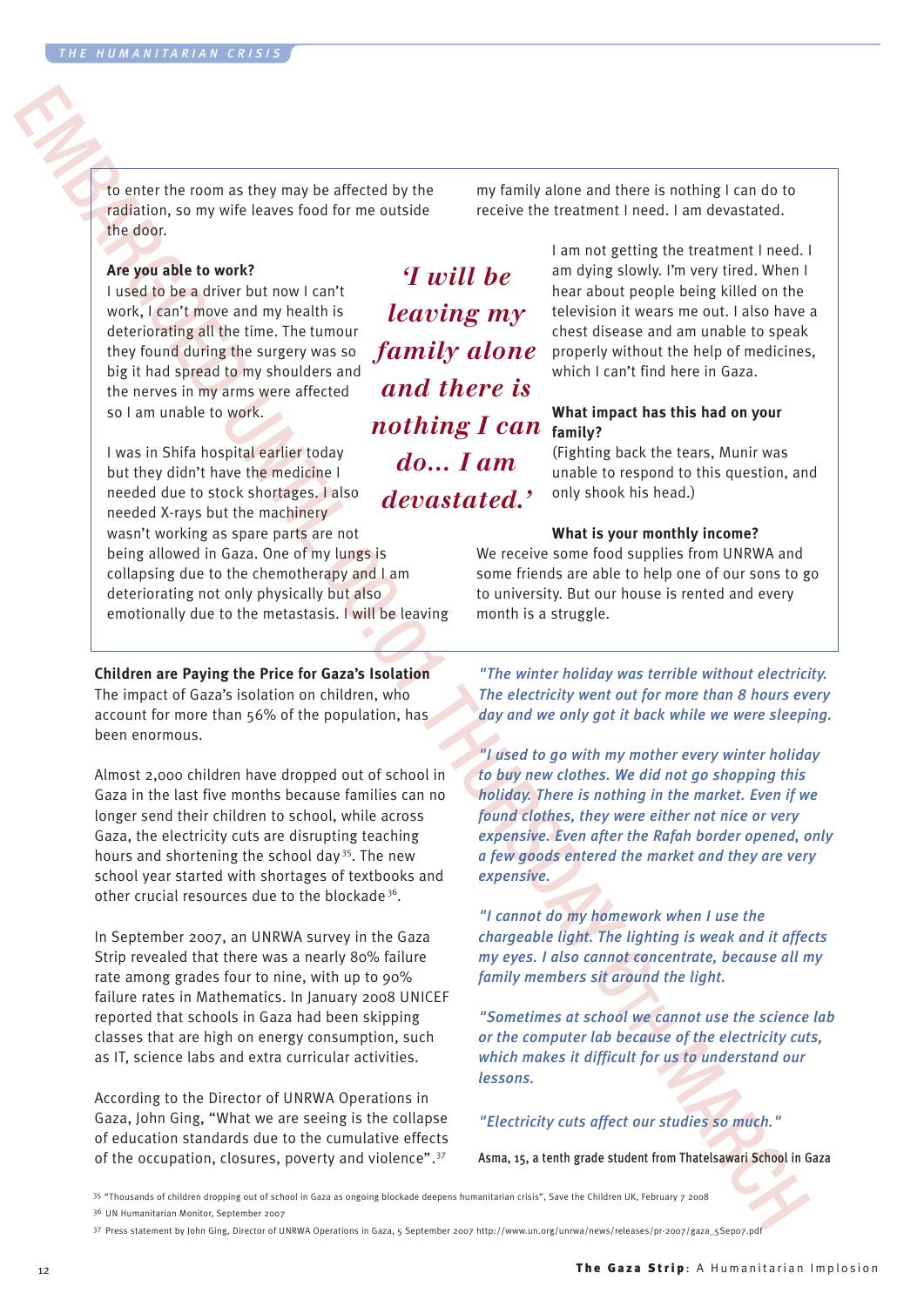## **Failing to Deliver Security**

Failung to Deliver Security<br>
beneficial strategies and security the result of the final strategies and security of the results of the results of the results of the results of the results of the results of the results of t Israel retains effective control of the Gaza Strip, by virtue of the full control it exercises over the Gaza Strip's land border, its air space and territorial waters, and the movement of people and goods. Hence, the Israeli authorities are bound by their obligations under international humanitarian and human rights law to ensure the welfare of the Palestinian population in the OPT. The blockade, in response to indiscriminate rocket attacks into Israel, constitutes a reprisal against a civilian population and is forbidden by international humanitarian law.

The Israeli government of course has the obligation to protect Israeli citizens from rocket attacks from Gaza. However, if the blockade of Gaza is to stop Palestinian rocket attacks and to force the population to reject Hamas, then it is failing on every front<sup>38</sup>. The current strategy of isolation and blockade has not succeeded in stopping the Qassam rocket attacks and has not enhanced Israel's security. If anything it has increased polarisation at the

expense and security of both Israelis and Palestinians in Gaza.

The security of Israelis and Palestinians is indivisible: one depends on the other. Personal, national, economic and internal securities are fundamentally interconnected.

For Palestinians in Gaza, most aspects of their lives are characterised by insecurity: military presence and attacks, extra-judicial assassinations, loss of land, restrictions on movement, lack of drinking water, unemployment, and barriers to healthcare and education.

For Israelis, the daily threat of attacks from suicide bombs, rockets or other militant action is a constant source of insecurity.

Peace will not be achieved by locking 1.5 million people into a prison of spiralling poverty and misery. Failure to end the policy of isolation will only continue the cycle of increasing poverty and extremism in Gaza rather than bring an end to it.

<sup>38</sup> Israeli authorities have repeatedly indicated that the restrictions on the Gaza Strip's population are in reaction to the frequent firing of so-called "qassam" rockets by Palestinian armed groups from Gaza into Israel. These indiscriminate rockets have killed some 11 Israeli civilians in the past four years in Sderot and have spread fear among the population and damaged the town's economy. The Israeli army has retaliated by launching frequent air bombardments and artillery strikes in which hundreds of Palestinians have been killed, including dozens of children, since last year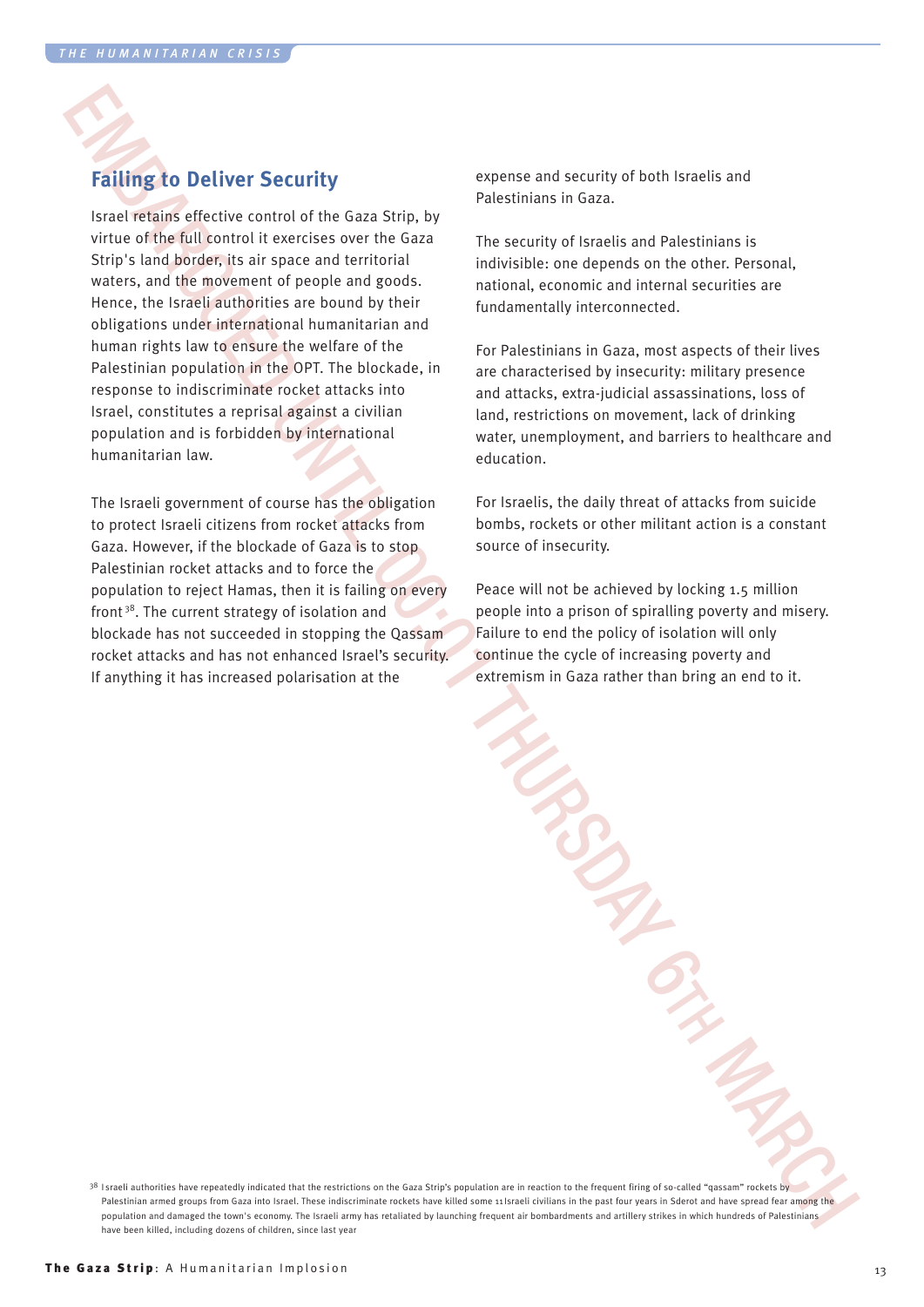# Risk of Non-Engagement

EXERCT NON-Engagement<br>
Neumanning policy distinction provides and solvent in the state of the state of the state of the state of the state of the state of the state of the state of the state of the state of the state of th The international policy of isolating Hamas has not reaped any benefits. On the contrary, it has led to increasing polarisation across the Occupied Palestinian Territories and resulted in a political stalemate with Israel.

Firstly, there is an urgent need for Palestinian dialogue and reconciliation in order to create and sustain a credible and effective peace process with Israel. It is in the interest of all parties to the conflict that both the West Bank and Gaza are included in the political process.

The policy of isolation and refusal to engage with all elements of the Palestinian leadership only closes doors to negotiations while reinforcing the political and humanitarian crisis.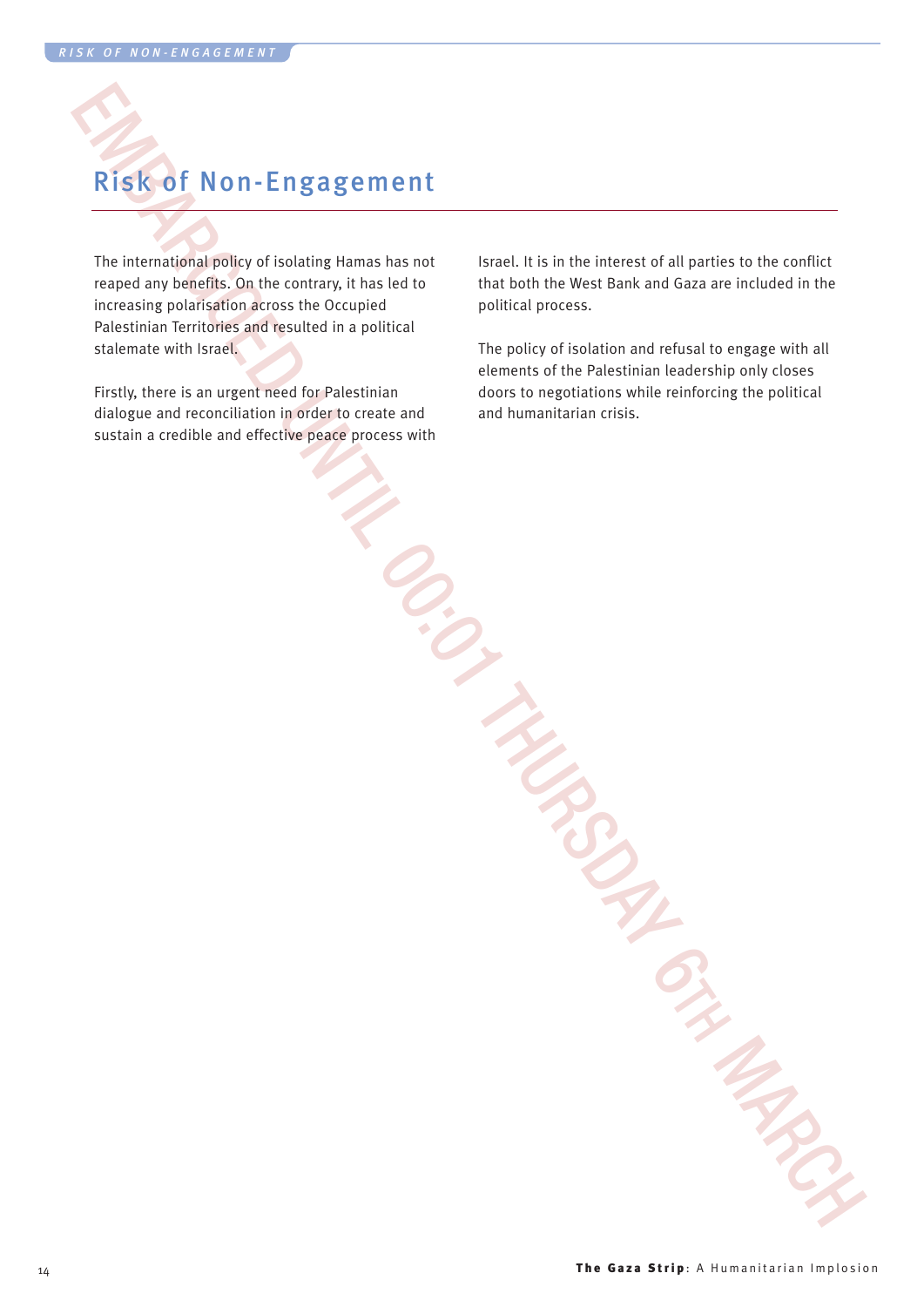## Conclusion and Recommendations

The current strategy on Gaza is failing at all levels. As development and human rights agencies we call on the UK government, the wider international community, the Israeli government and the Palestinian leadership to pursue a new strategy of engagement.

These are the steps towards a programme of action that we advise should be pursued in order to end the humanitarian crisis in Gaza, resolve the political deadlock and revive a credible and effective Middle East peace process for long-term security, peace and development for all Israelis and Palestinians.

#### **1. The humanitarian imperative: immediate actions needed**

- ➤ We ask the UK government and EU to issue a strong public condemnation of the continuing blockade of Gaza and the Israeli government's use of collective punishment and associated violations of international humanitarian law and to make clear that this policy is both unacceptable and illegal.
- ➤ We urge the Special Representative of the Quartet to make a public statement on the extent of the humanitarian crisis in Gaza, its economic implications and the need to incorporate Gaza into any strategies for economic and political engagement.
- ➤ We urge the UK government and EU to exert greater pressure on the government of Israel to open the crossings into Gaza and stop fuel and electricity cuts in order to stem the worsening humanitarian crisis. They should work with the PA, Hamas and Egypt to this effect.
- ➤ As an immediate, short-term step to ease the humanitarian crisis in Gaza whilst the end of blockade is being negotiated, we call on the Israeli government to widen its definition of what

constitutes essential humanitarian assistance to include:

- **–** Essential inputs for the maintenance and rehabilitation of public service infrastructure including spare parts, cement, technical assistance and cotton which is essential for locally made hygiene items.
- **–** Access to treatment abroad for patients requiring urgent medical care allowing for parents to accompany children under the age of 18.
- **–** Resumption of normal fuel imports to allow ordinary people to cook, Gaza's electricity plant to function, for ambulances, school buses, project vehicles and ordinary transport to run.
- Concellusion and Recommendations<br>
Note the content of the set of the set of the set of the set of the set of the set of the set of the set of the set of the set of the set of the set of the set of the set of the set of th ► Finally, we ask that the UK government and EU put pressure on the government of Israel to ensure that emergency assistance essential to fulfilling fundamental human rights is never used as a bargaining tool to further political goals. Notably, Israel should refrain from imposing sanctions that negatively affect the provision of humanitarian assistance and ensure that the Palestinian population in the Gaza Strip is not punished for the positions and actions of Palestinian factions.

#### **2. End the blockade: steps to reactivate economic activity in Gaza**

- ➤ We call for concrete provisions within the current peace negotiations that actively focus on ending the blockade of the Gaza Strip, and ensure that humanitarian needs and human rights are actively addressed during this process.
- ➤ We ask the UK government and EU to actively promote plans for the reopening of the Gaza crossings in line with the Agreement on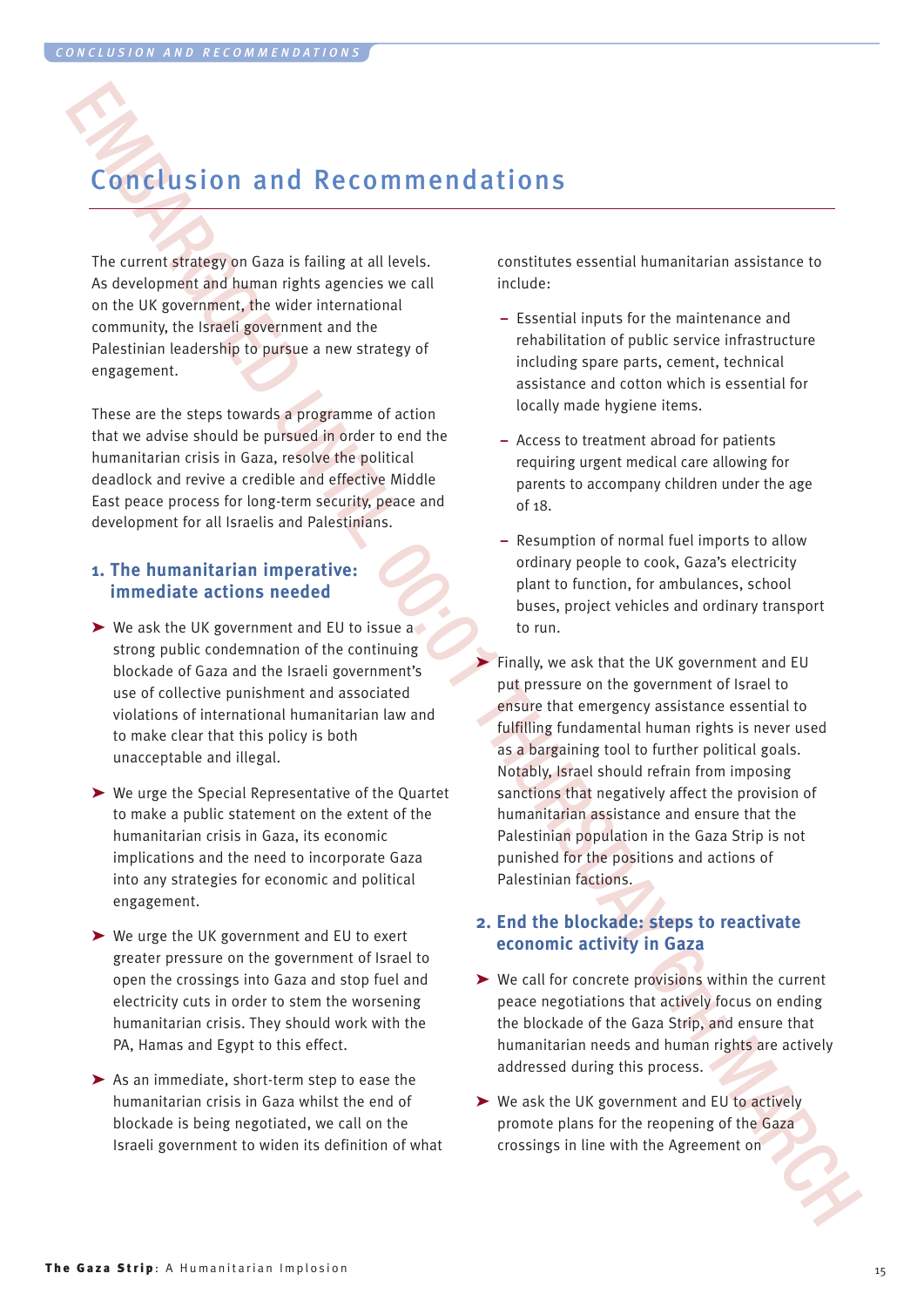Movement and Access (AMA), brokered by the US and EU in 2005, and to renew their efforts to ensure the full implementation of the AMA. Negotiations must ensure all agreements include full provision for imports as well as exports of goods and the movement of people.

- ➤ We call for the negotiation of an agreement between the divided Palestinian leaderships and with Israel to open the crossings into the Gaza Strip, and that this process is supported by an independent third party.
- ➤ We ask the Special Representative of the Quartet to ensure that the upcoming Israel-Palestine economic conference on 9 March addresses the fact that restrictions on movement are one of the root causes of economic stagnation and therefore also a brake on the political process.

#### **3. Work towards an inclusive political process**

EMBED AN EXAMPLE IN the system of the U.S. The system of the system of the system of the system of the system of the system of the system of the system of the system of the system of the system of the system of the system We maintain that members of the Quartet (and the Middle Eastern countries involved in the negotiations) have an obligation, as state parties to the Geneva Conventions and other international human rights treaties, to ensure respect for international law. They should use these prerogatives as a positive force for change and insist that the Israeli government and the Palestinian Authority (PA) as well as Hamas and other Palestinian Armed Groups adhere to their human rights and international humanitarian law commitments.

- ➤ We urgently call for Palestinian dialogue and urge the UK government and the international community to help facilitate this process of reconciliation.
- ➤ We ask that once a representative national authority has been created that it is recognized by the UK government, the international community and the Israeli government as a legitimate party.
- ➤ We urge the UK government and EU to abandon the failing policy of non-engagement and begin political dialogue with all Palestinian parties.
- ➤ We call on the international community to take steps to bring an end to the escalation of violence on all sides and ensure the protection of civilians in both Palestine and in Israel.
- ➤ We call on the Israeli Government and Palestinian armed groups to immediately cease all attacks against civilians. All unlawful attacks must stop: the Government of Israel should put an immediate end to disproportionate attacks in Gaza and Palestinian armed groups should immediately stop indiscriminate rocket attacks into southern Israel.
- ➤ We call on the UK government and EU to ensure that the Israeli government lifts movement and access restrictions throughout the Occupied Palestinian Territories to facilitate long-term Palestinian economic development.

**The Gaza Strip**: A Humanitarian Implosion